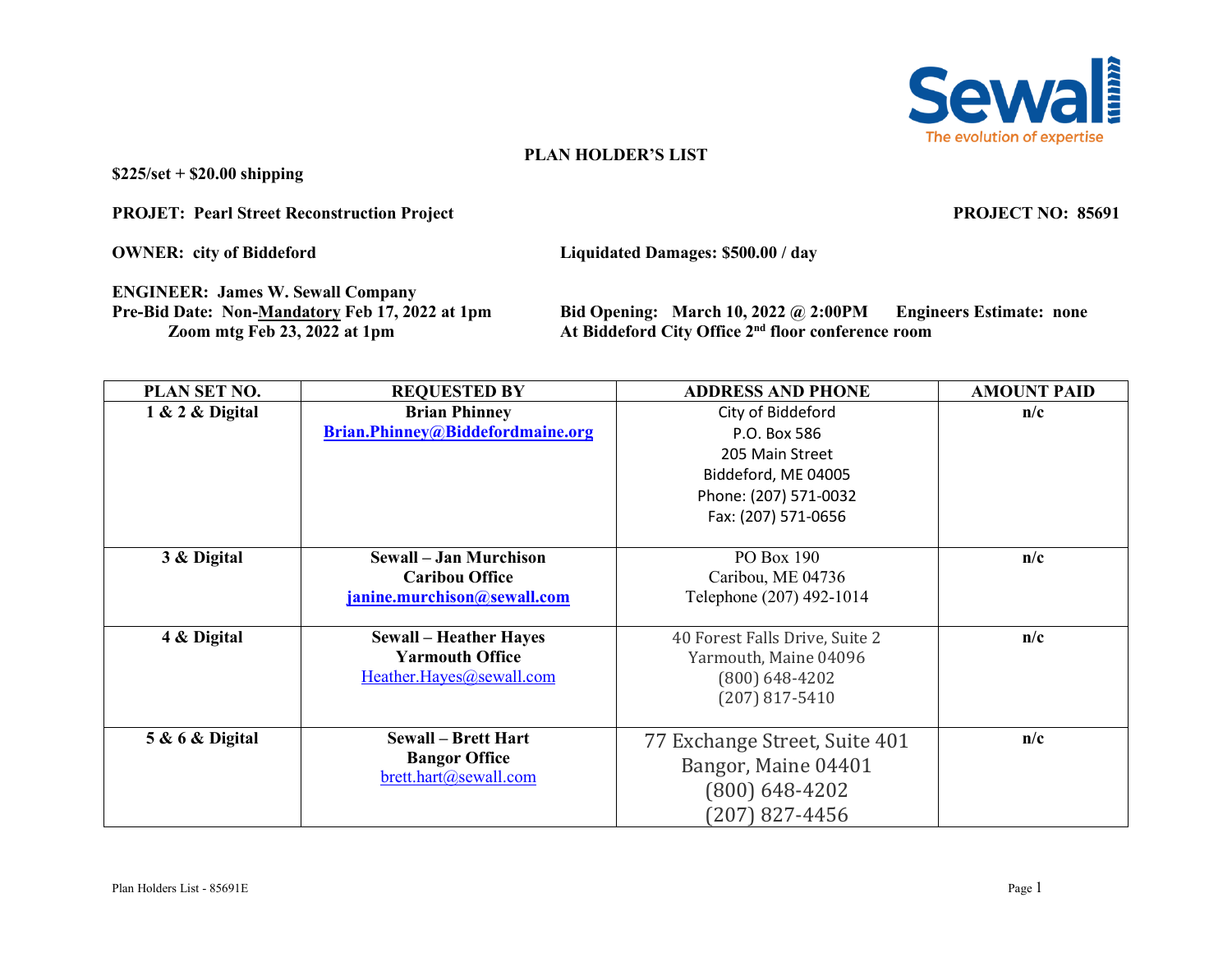

| PLAN SET NO.   | <b>REQUESTED BY</b>                      | <b>ADDRESS AND PHONE</b>                  | <b>AMOUNT PAID</b> |
|----------------|------------------------------------------|-------------------------------------------|--------------------|
| <b>Digital</b> | P.Exton@constructionjournal.com          | <b>Works in Progress</b>                  | n/c                |
|                |                                          | Digital plan room                         |                    |
|                |                                          | www.worksinprogress.com                   |                    |
| <b>Digital</b> | info@constructionsummary.com             | <b>Construction Summary of Maine</b>      | n/c                |
|                |                                          | Digital plan room                         |                    |
|                |                                          | www.constructionsummary.com               |                    |
| <b>Digital</b> | info@agcmaine.org &                      | <b>Associated General Contractors</b>     | n/c                |
|                | awhite@agcmaine.org                      | 188 Whitten Road, Augusta, ME 04330       |                    |
|                |                                          |                                           |                    |
| <b>Digital</b> | Dodge Reports, (digital plan             | Dodge Reports, (digital plan              | n/c                |
|                | room)                                    | room)                                     |                    |
|                | william.fleming@construction.com         | http://construction.com/dodge/s           |                    |
|                |                                          | ubmit-project.asp                         |                    |
|                |                                          |                                           |                    |
|                |                                          | +1-844-326-3826 EXT 9153                  |                    |
|                |                                          |                                           |                    |
| <b>Digital</b> |                                          | <b>Bowdoin Excavation LLC</b>             | n/c                |
|                | <b>Tricia L Bowdoin   Office Manager</b> |                                           |                    |
|                | <b>Bowdoin Excavation LLC</b>            | PO Box 1659                               |                    |
|                | tricia@bowdoinexcavation.com             | Gray ME 04039-1659                        |                    |
|                |                                          |                                           |                    |
|                |                                          | T# (207) 829-3160                         |                    |
|                |                                          | tricia@bowdoinexcavation.com              |                    |
|                |                                          | C# (207) 289-0785   Fax# 1-(888)-228-2743 |                    |
|                |                                          |                                           |                    |
|                |                                          |                                           |                    |
|                |                                          |                                           |                    |
|                |                                          |                                           |                    |
|                |                                          |                                           |                    |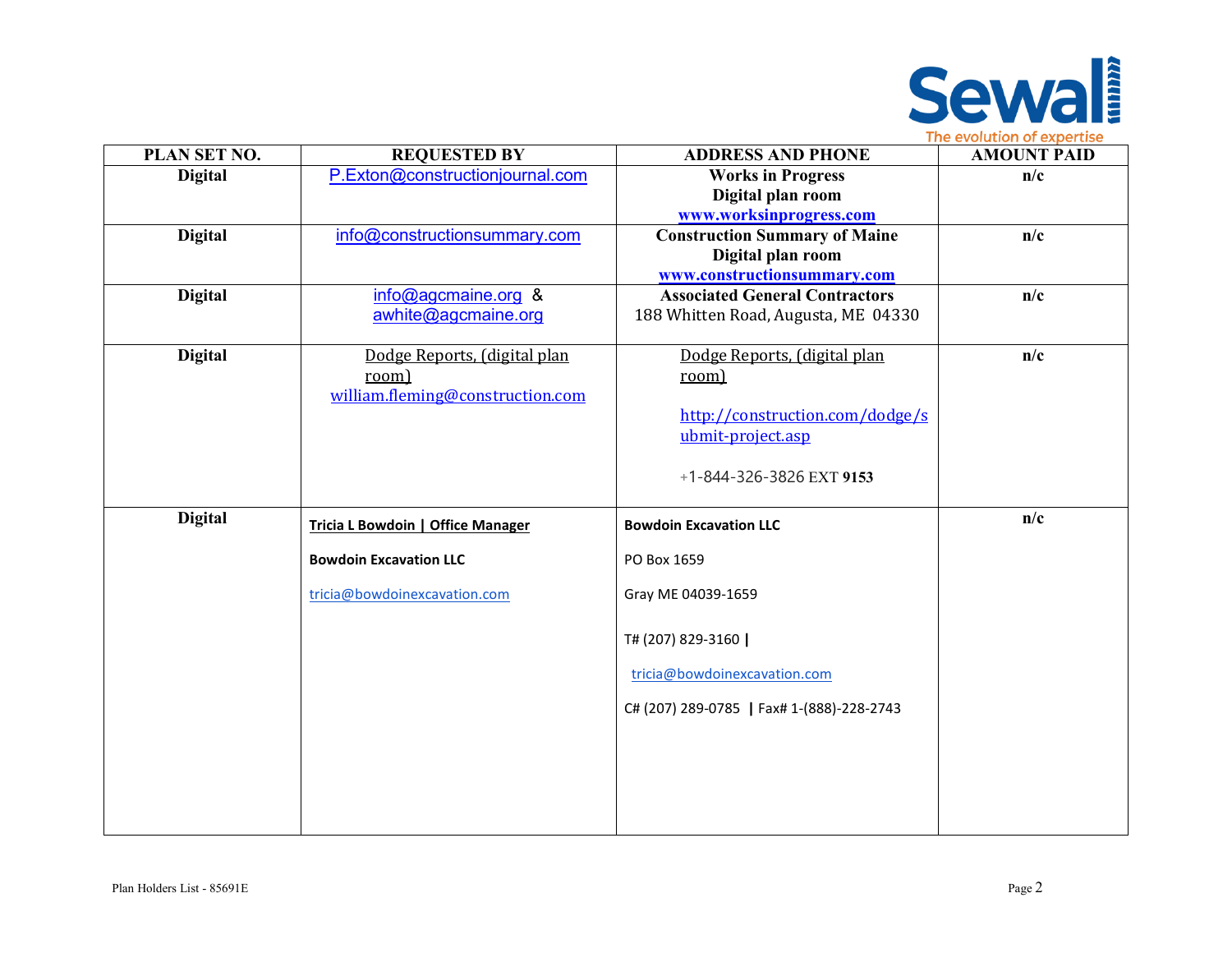

| PLAN SET NO. | <b>REQUESTED BY</b>                                                                                                | <b>ADDRESS AND PHONE</b>                                                                                                                                                                                                                                     | <b>AMOUNT PAID</b> |
|--------------|--------------------------------------------------------------------------------------------------------------------|--------------------------------------------------------------------------------------------------------------------------------------------------------------------------------------------------------------------------------------------------------------|--------------------|
| digital      | <b>PRECAST</b><br>OF MAINE<br>Paul A. Beers LSE, CSS<br>Precast of Maine<br>TEL: 207-729-1628<br>FAX: 207-729-8710 | Paul Beers pheers@precastofmaine.com<br><b>Precast of Maine</b><br>PO Box 307,<br>139 Main St.<br>Topsham, ME 04086                                                                                                                                          | n/c                |
| digital      | <b>John McGahey</b><br><b>Project Engineer</b><br>Moulison Electric, Inc.<br>$\text{image}$ ahey@moulison.com      | Moulison Electric, Inc.<br>10 Iron Trail Road<br>Biddeford, Maine 04005<br>Office: 207-282-0759 x211<br>Fax 207-282-3935                                                                                                                                     | n/c                |
| digital      | Regards,<br><b>Mark Ibero</b><br><b>Content Specialist</b><br>ConstructConnect                                     | tel: 323.602.5079 ext. 75399<br>fax: 866.570.8187<br><b><i><u></u></i></b> construct connect. <b>1</b> Th <b>a</b><br>Why share project<br>information with us?<br>SHARE   PARTNER   GROW<br><b>LEARN MORE NOW</b><br>ConstructConnect Reference ID: 5695791 | n/c                |
| digital      | <b>Bob Brady</b><br>Estimator<br>bbrady@shawbrothers.com                                                           | Shaw Brothers Construction, Inc<br>341 Mosher Road<br>PO Box 69<br>Gorham, ME 04038<br>$(207)$ 839-2552 office<br>$(207)$ 615-2507 cell<br>$(207)$ 839-6239 fax                                                                                              | n/c                |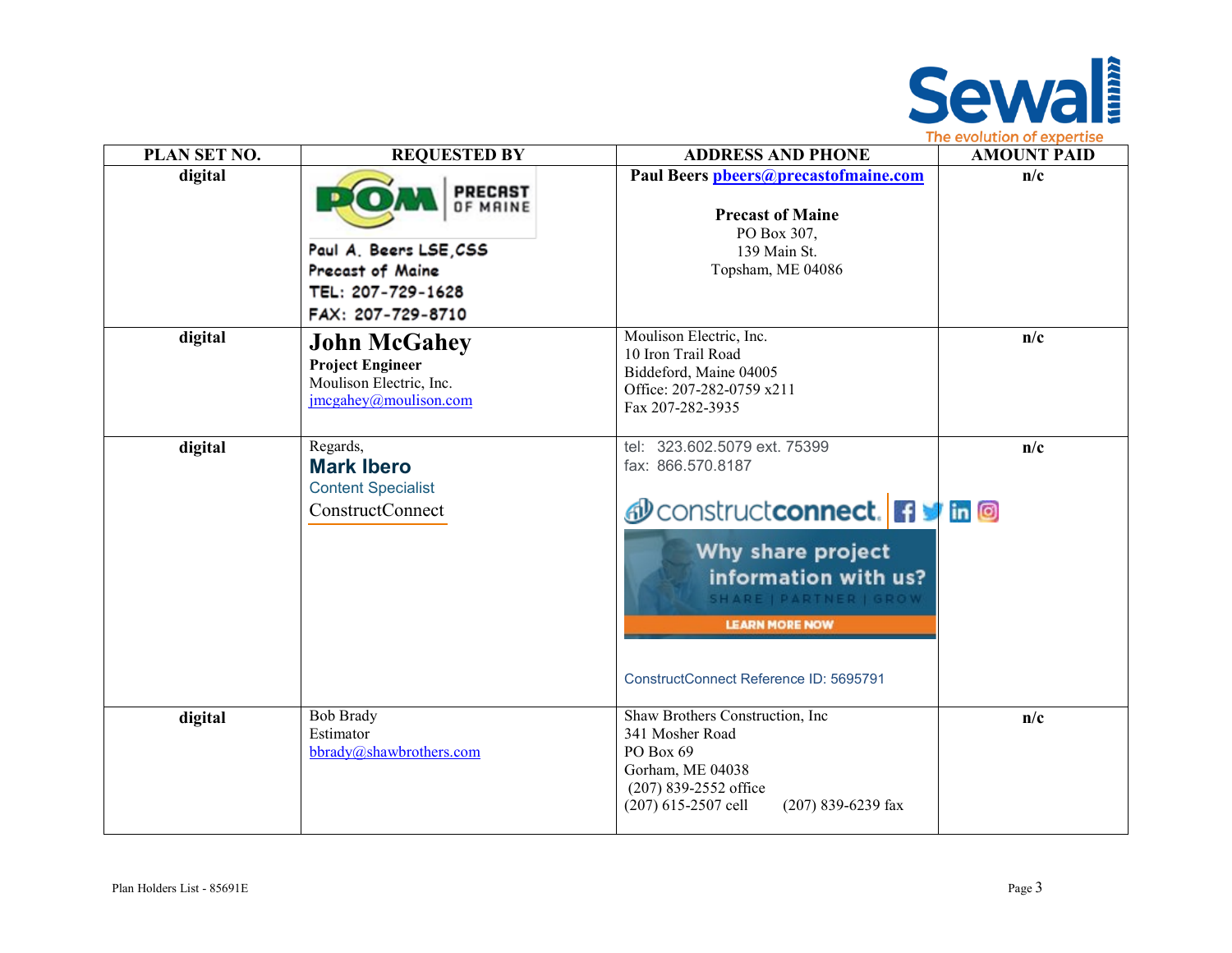

| PLAN SET NO. | <b>REQUESTED BY</b>                                                                                                                       | <b>ADDRESS AND PHONE</b>                                                                                                                | <b>AMOUNT PAID</b> |
|--------------|-------------------------------------------------------------------------------------------------------------------------------------------|-----------------------------------------------------------------------------------------------------------------------------------------|--------------------|
| digital      | <b>Ray Petrarca</b><br><b>Architectural Products Consultant</b><br>Raymond Petrarca ray@genest-<br>concrete.com<br>www.genestconcrete.com | <b>Genest Concrete</b><br>36 Wilson Street<br><b>PO Box 151</b><br>Sanford, ME 04073<br>Cell: 207-284-0441<br>Genest: 270-324-3250 x151 | n/c                |
| digital      | <b>Lester Martin</b><br>Maine Bid Network<br>North America Procurement Council<br>(NAPC)<br>Email: lester@napc.me                         | TEL: 970-773-7006 ext 105<br>FAX: 302-450-1925                                                                                          | n/c                |
| digital      | <b>Lindsay Dearborn</b><br>LDearborn@DearbornConstruction.com                                                                             | Dearborn Brothers Construction, Inc.<br>999 Narragansett Trail<br>Buxton, ME 04093<br>$(207)$ 929-8812<br>Fax: (207) 929-8560           | n/c                |
| digital      | Carol Butts carol@ddihomes.com                                                                                                            | <b>DDI Construction Inc</b><br>166 Narragansett St<br>Gorham Maine 04038<br>Ph: 207-839-2631<br>Fax: 207-839-4509                       | n/c                |
| digital      | Terri Strouse<br>terristrouse@gsgravel.com                                                                                                | Gorham Sand & Gravel<br>939 Parker Farm Road<br>Buxton, ME 04093<br>Office 207-839-2442<br>Cell 207-838-9105<br>www.gsgravel.com        | n/c                |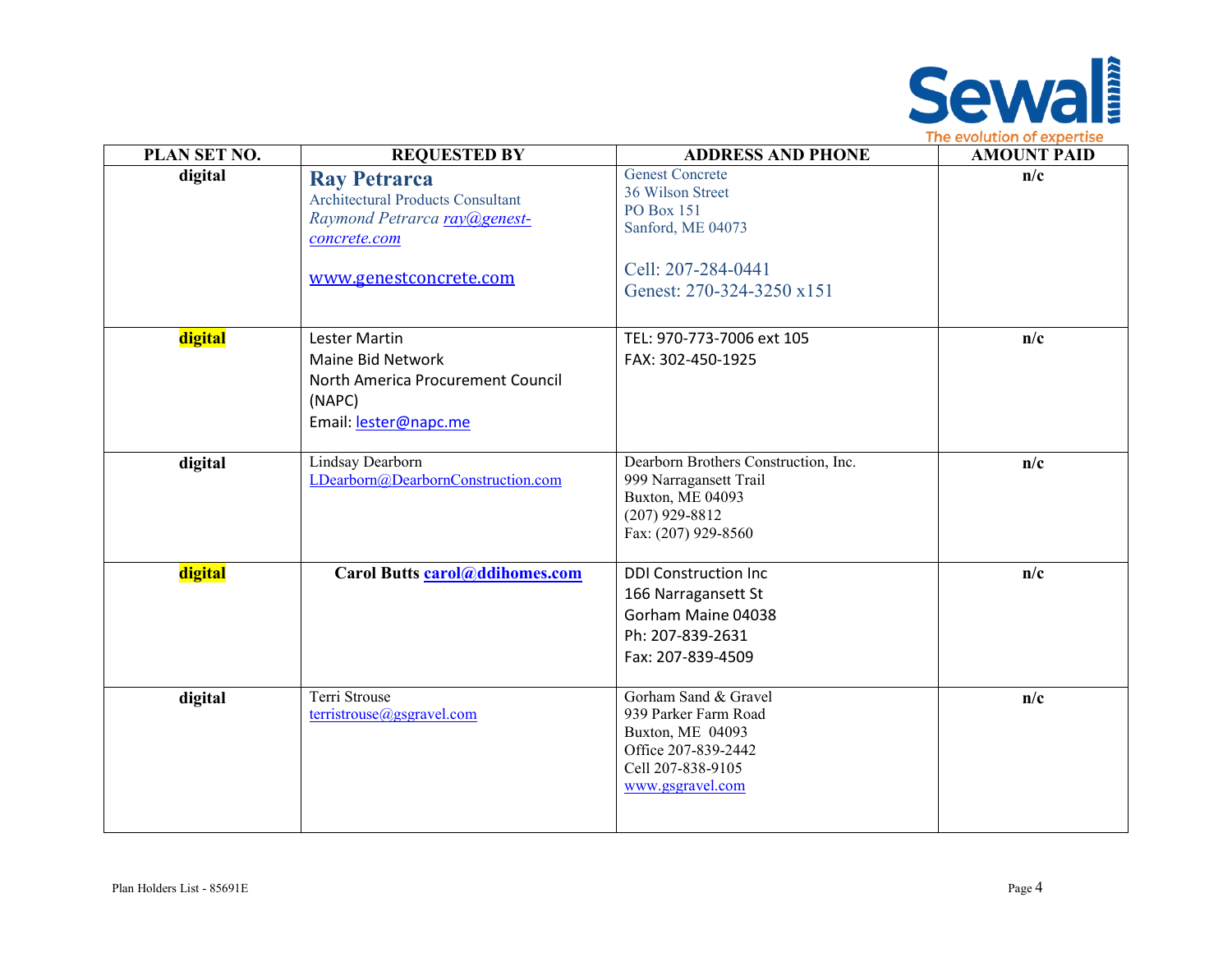

| PLAN SET NO. | <b>REQUESTED BY</b>              | <b>ADDRESS AND PHONE</b>                                                                        | <b>AMOUNT PAID</b> |
|--------------|----------------------------------|-------------------------------------------------------------------------------------------------|--------------------|
| digital      | <b>Matthew Callahan</b>          | Glidden                                                                                         | n/c                |
|              | <b>Estimator/Project Manager</b> | <b>Excavating &amp; Paving, Inc.</b>                                                            |                    |
|              | matt@gliddenpaving.com           | 326 new Portland Rd.                                                                            |                    |
|              |                                  | <b>Gorham, ME 04038</b>                                                                         |                    |
|              |                                  | Tel: 856-9990                                                                                   |                    |
|              |                                  | Fax: 856-9998                                                                                   |                    |
|              |                                  | Cell: 699-9592                                                                                  |                    |
| digital      | <b>Gallicchio</b> , Phil         | Phil Gallicchio                                                                                 | n/c                |
|              | Phil.Gallicchio@oldcastle.com    | Commercial Business Development                                                                 |                    |
|              |                                  |                                                                                                 |                    |
|              |                                  | Anchor – North Region                                                                           |                    |
|              |                                  | 46 Spring Street   Holbrook, MA 02343                                                           |                    |
|              |                                  |                                                                                                 |                    |
|              |                                  |                                                                                                 |                    |
|              |                                  |                                                                                                 |                    |
|              |                                  |                                                                                                 |                    |
|              |                                  | O: 781.767.2202   M: 339.235.6157<br>W: oldcastleapg.com   E: phil.gallicchio@oldca<br>stle.com |                    |